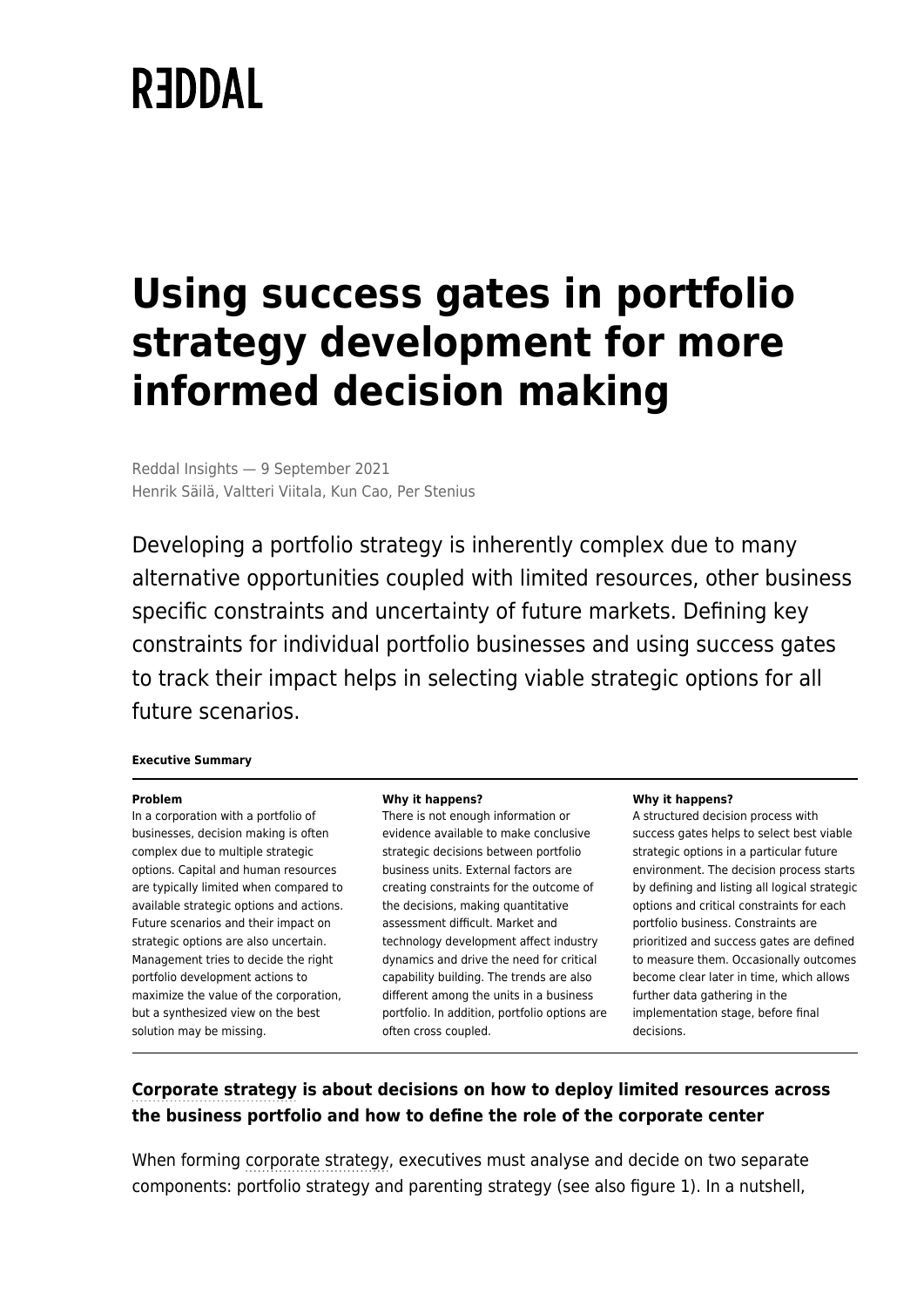portfolio strategy seeks to maximize owner value by finding out the right investments and divestments in a portfolio of business units. Thus, in a portfolio strategy, corporate-level management sets guidelines for business units to be prioritized, grown, and invested in as well as those that are divested or used as sources of cash. Parenting strategy, in turn, decides the role and responsibilities of the corporate center in serving, structuring, and managing business units. The main evaluation criterion of parenting strategy relates to the comparison of the value of portfolio under the corporate to the sum of the valuations of each business unit as separate entities. The value of a corporation should be bigger than the sum of its parts or in other words, parenting strategy must be value-adding. Should this not be the case individual businesses would be better off as standalone companies.



Figure 1: Components of corporate strategy.

## **Portfolio strategy often introduces cross coupled issues, making it hard to synthesize a clear path to an optimal solution**

In portfolio strategy executives must decide on the right portfolio development actions required to maximize the value of the corporation. Activities for meeting strategic objectives are often organized by first identifying many alternatives without considering limitations. This is followed by selecting those that are expected to best contribute to reaching the objectives, considering available resources, time and capabilities. The task of assessing portfolio development actions becomes quickly complex. Typically, there are multiple distinct businesses to which limited financial and human resources must be optimally allocated at same time as external changes affect future market development.

Reddal Expertise **[Strategy](https://www.reddal.com/expertise/strategy/)** 

We use an analytical, collaborative approach for strategy and implementation, a unique methodology designed for buy-in and impact.

Thus, there are numerous possible strategic options on the table. To narrow them down, corporate executives may leverage strategic ambitions set in [corporate strategy,](https://www.reddal.com/expertise/strategy/) as they give guidance on the criteria for businesses to be in the portfolio. Thus the first step is to prioritize the targeted value drivers of higher growth, reduced costs or optimized capital employed. In addition, typically some portfolio synergies are expected from the businesses. Once these criteria (that is, constraints) are clearly defined (and prioritized), the next phases of portfolio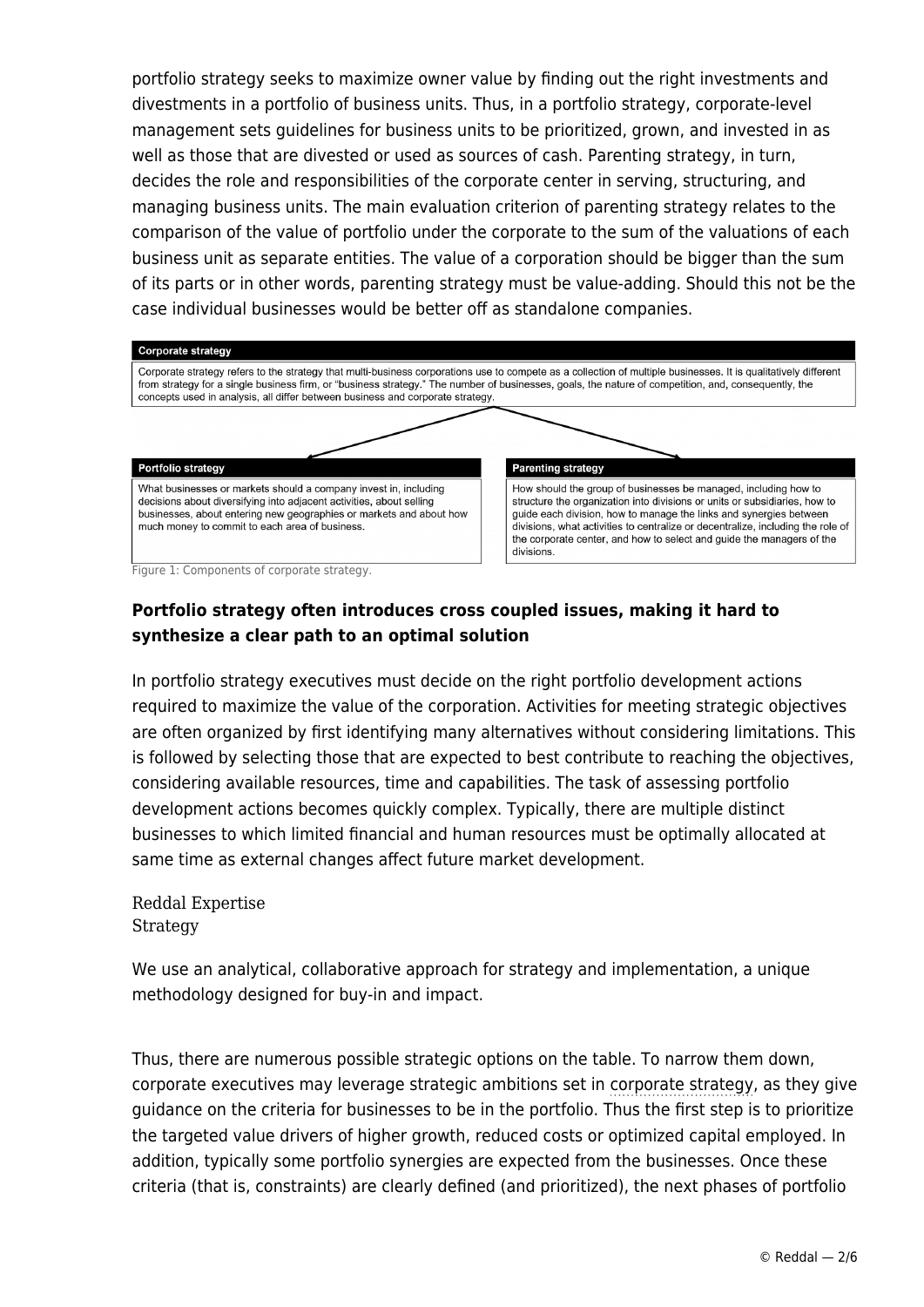strategy formation generally involve portfolio business unit evaluation, investment process, and portfolio governance.

In portfolio business unit evaluation, the objective is to understand how the units can perform against the criteria outlined in strategic ambitions, how much development potential there is and how the corporate can exploit the opportunities. It should be also noted that portfolio strategy does not create individual business unit strategies or business plans; instead, they act as the basis for business unit evaluation. The evaluation can be done via analysing the market outlook, competitive position, synergies to other units, [financial performance](https://www.reddal.com/expertise/financial-performance/) as well as required investment needs (including [M&A\)](https://www.reddal.com/expertise/ma-and-divestments/) of the unit to reach its strategic targets (see also figure 2). Linked to investment needs, capability assessment uncovers the current abilities to exploit growth opportunities and whether it is cheaper to develop missing capabilities internally or acquiring them externally. After analysing all these aspects, one can conduct valuation for the units and see how they contribute to the overall corporate value, and what the stand-alone value would be for them as independent units.

Based on portfolio business unit evaluation, executives have a baseline for prioritization of portfolio investments. In addition, the businesses that do not meet the strategic criteria, do not have enough upside potential (even after synergies) or have a higher price available in capital markets than their net present value of future cash flows should be divested. What then follows is the actual deployment process of implementing the investments and divestments that maximize corporate value, together with follow-up mechanisms and overall process governance.



Figure 2: Portfolio unit evaluation analysis structure.

## **External factors often create uncertainty for strategic options making it hard to assess the realistic likelihood of investment success**

Developing and implementing a portfolio strategy sounds simple and straightforward on paper, but in reality this is often not the case. There are typically several industry-specific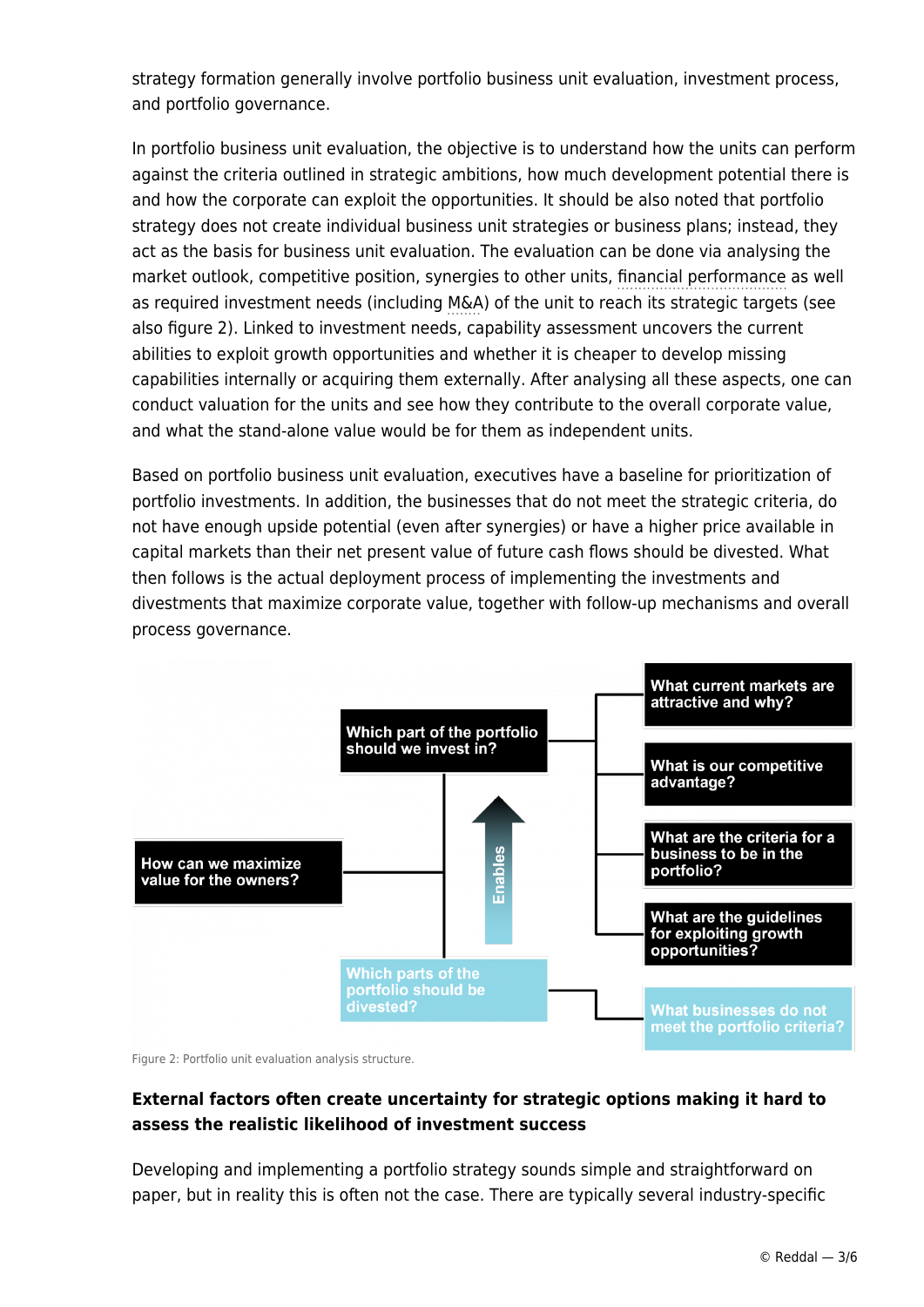external factors affecting the operative business environment. Hence, there may be situations where the external factors create critical constraints for portfolio strategy, and these constraints appear distributed over time (that is, along the implementation timeline). This makes portfolio strategy more complex than a straightforward comparison of business units based only on financial estimates.

Examples of such external factors include the pace of technological development, emerging substituting products in the market, uncertainty over future regulatory changes or changes in consumer behaviour. Here we exclude generic completely unforeseeable events and focus on well defined events that have a binary outcome (or potentially multi-dimensional but clearly defined set of outcomes). For such events, there is a set of outcomes for each event, where impact on the business may be substantial. For example, missing the next wave of technological development may turn some business' existing assets worthless, or decrease their value significantly. The changes in external environment may force some businesses to rapidly refocus to new markets or to acquire new critical capabilities. Yet, while the outcome may be uncertain, it will be (or needs to be) determined by a certain point in time. Further, this point in time fits inside the strategy implementation timeline.

Thus, having identified this type of events, there is a conditionality in portfolio investment decision-making, that then determine whether a strategic option will pan out. The executive problem is that there is not enough information yet available to make final portfolio decisions. Because investment and divestment decisions are conclusive, it is not desirable to make financial decisions hastily (nor walk away from opportunities too easily). Hence, improving the strategy methodology in a way that allows time-delays and impact of future events (or achieved future progress) influence major decisions would be beneficial.

## **Combining portfolio analysis with success gates methodology helps to see timedependent constraints, and presents a clear path to the solution**

A simple portfolio investment prioritization is based on value creation potential comparison of business units. But selecting the right portfolio development option is more complicated when value creation potential is affected by various (time-dependent) constraints that have an impact on the success of the selected option and actions. Using the conditionality between different constraints to create a logical decision process can help managers make informed decisions. In a recent engagement, we applied a methodology to create a decision process by defining the hierarchy of various constraints and setting up measurable success gates based on these. This helped identify viable strategic options for a corporation with two distinct business units operating in different industries.

Success gates are often used in strategy implementation to track progress and decisively adjust the implementation roadmap end-to-end (when success gates are not met). They are essentially key milestones that can be tracked to ensure that a project is heading towards the strategic end-goal. If a gate is not cleared, then (all) future actions and timelines need to be re-evaluated and re-planned. Success gates are usually designed by first defining the desired end state and then planning backwards to define sequential prerequisites to reach the targeted outcome. In the specific case described here, success gates were designed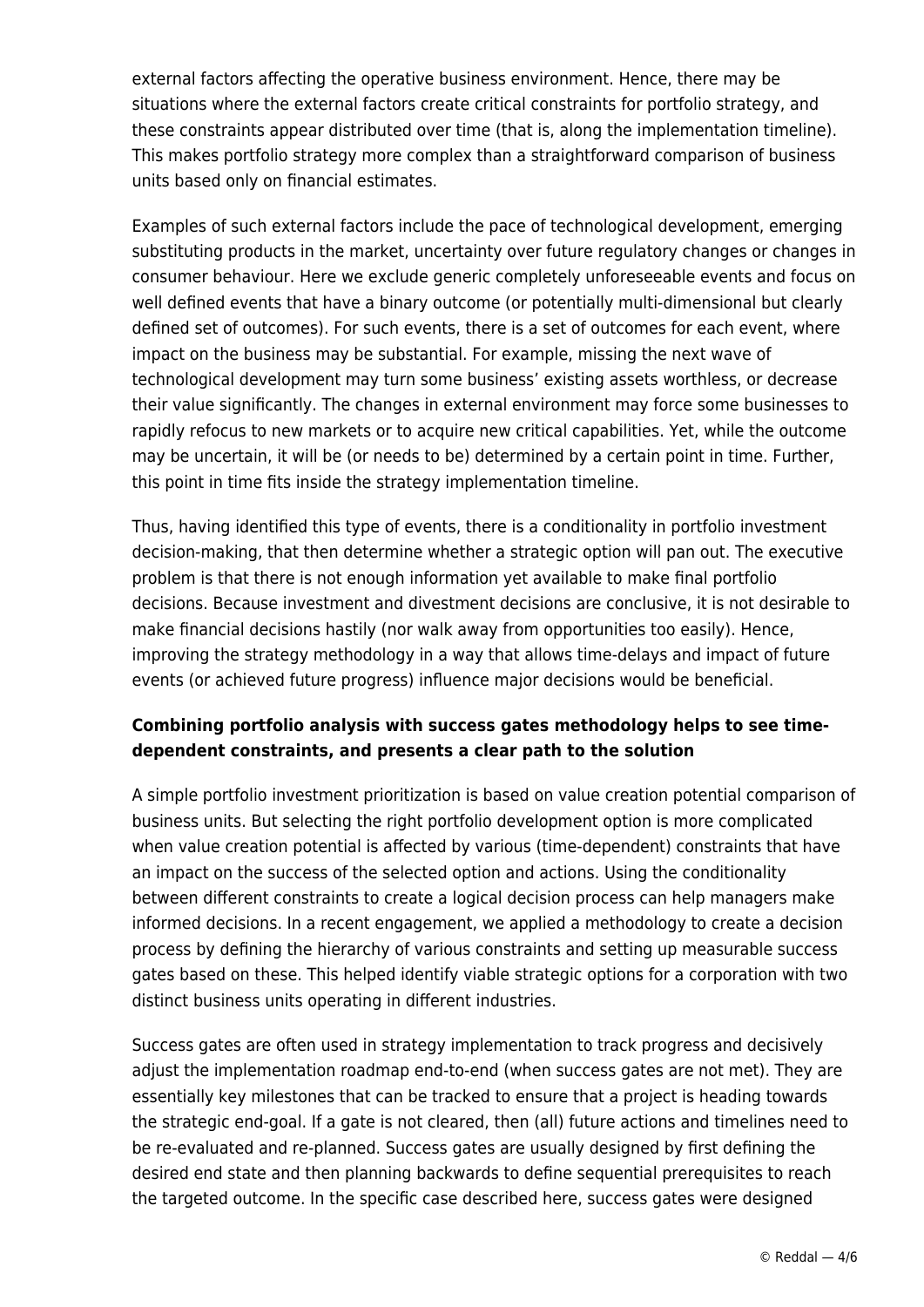based on the constraints affecting the viability of strategic options. Then a sequential structure was created by defining a hierarchy for the constraints.

An easy way to define the hierarchy between the constraints is by considering their chronological order. Information on the presence or impact of some constraints can be used for decision making earlier than others. The actions to eliminate these constraints should be made first and these constrains are higher in the hierarchy. Alternatively, if there is no clear chronological order or the timing of the actions required to eliminate the constraints is not clear, the constraints can be evaluated based on the investments required to eliminate or resolve the constraint. In that case, the costliest constraints should be higher in the hierarchy; the decision on those actions should be made first. If the investment amount differential is negligible, one can also consider the opportunity costs of waiting.

The hierarchy of the constraints is used to set success gates in sequence to create a decision process. Each success gate should determine whether the given constraint has been eliminated. Starting from the current state and connecting all the success gates, a logical decision process is created. This forms a tree-like structure, where the combinations of constraints create all the scenarios affected by the constraints. Understanding the constraints in all scenarios helps to select the most viable strategic options for each scenario. Using success gates to form a logical decision process is illustrated in figure 3.



Figure 3: Decision process flow when leveraging success gates in portfolio strategy

### **Expanding simple portfolio strategy with success gates builds a more robust view on viable strategic options and the path to solution**

Using success gates to create a decision process in portfolio investment decision-making helps executives make informed decisions when valid evidence is available. The success gate structure can be used as a tool for prioritizing decisions and understanding the connections between separate decisions. This also helps in assessing the likelihood of certain future scenarios as it clearly shows what constraints are related to each scenario and what actions must be done to eliminate those constraints. To use this methodology for decision-making, management must commit to the process and how success gates are used. Success gates must be clearly defined so that there is no room for interpretation. It should be noted that a